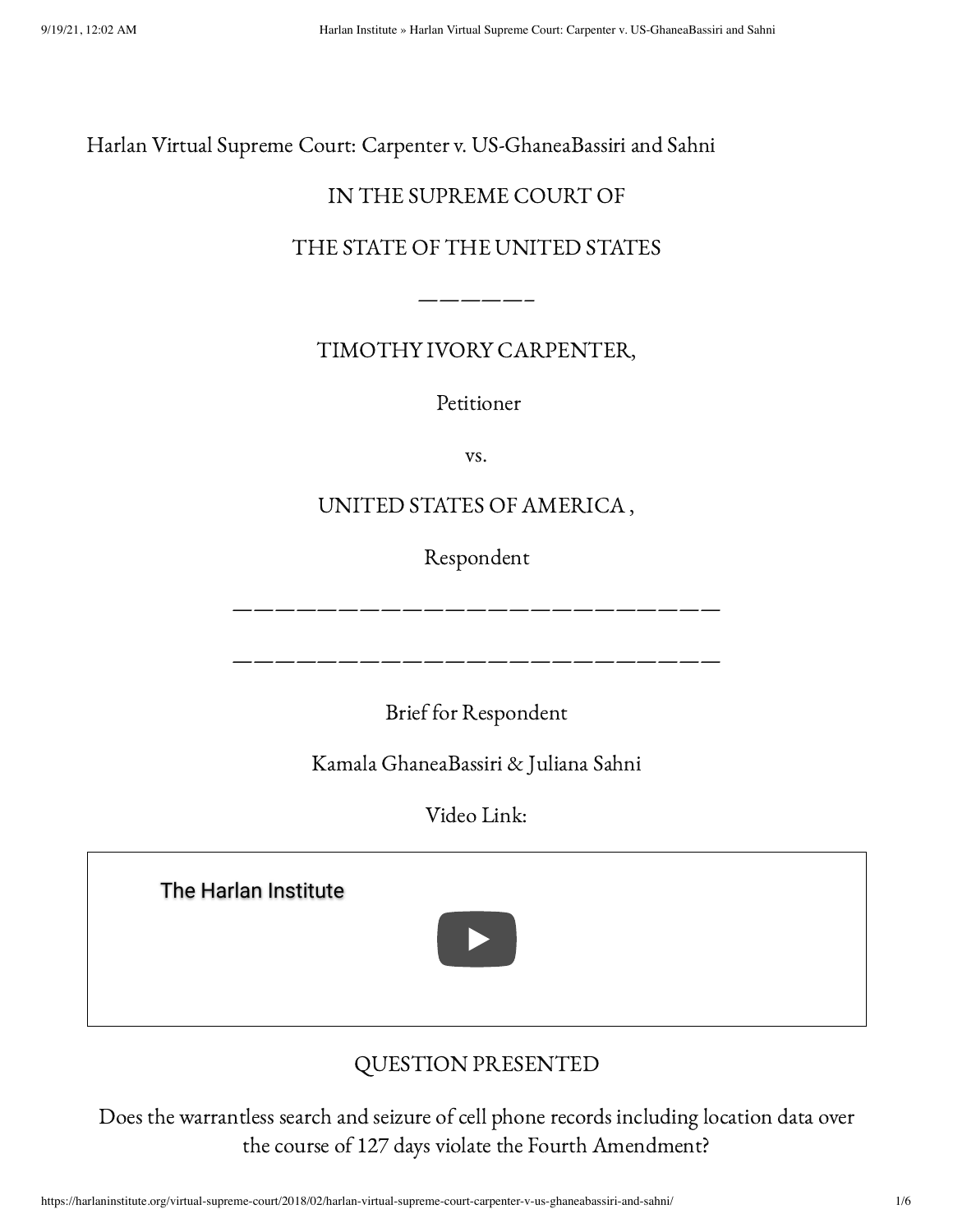### TABLE OF CONTENTS

### TABLE OF AUTHORITIES

### Cases:

### Statement Of Argument

The warrantless search and seizure of cell phone records, which include location data, over the course of 127 days does not violate the Fourth Amendment. United States v. Miller and Smith v. Maryland have established the Third Party Doctrine, stating that one has essentially no expectation of privacy for information he or she voluntarily provides third parties. Cell phone records, and more specifically location data of a cell phone, fall under the category of third party information. United States v. Jones set the precedent that "long term GPS monitoring" is an infringement of one's privacy, however in Carpenter's case the FBI was not monitoring present actions, instead they were reviewing his past cell phone history to find out where he was during the time of the robberies. Furthermore the acquisition of cell phone records is permitted under the Stored Communications Act. The Stored Communications Act states, "A court order for disclosure under subsection (b) or (c) may be issued by any court that is a court of competent jurisdiction and shall issue only if the governmental entity offers specific and articulable facts showing that there are reasonable grounds to believe that the contents of a wire or electronic communication, or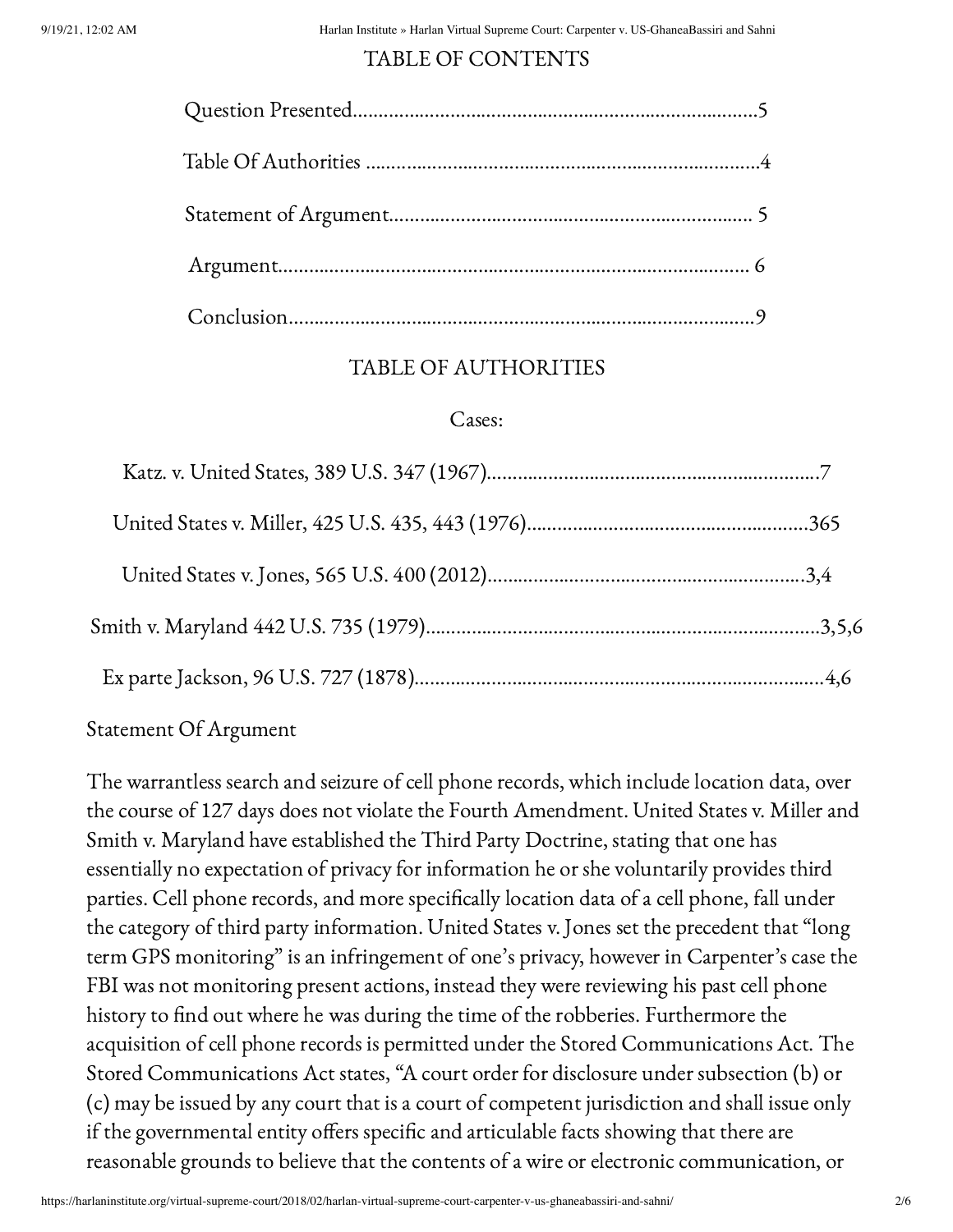the records or other information sought, are relevant and material to an ongoing criminal investigation" (Stored Communications Act), establishing the standard of proof for these records to be "specific and articulable facts" as opposed to probable cause. In the case of Carpenter v. United States, the FBI met this standard given that their information involving Timothy Carpenter was offered by an individual arrested for the same armed robberies Carpenter was also involved in. This combined with a reasonably low expectation of privacy surrounding cell phone works to support the United States government's position in this case. Carpenter had almost no expectation of privacy surrounding his phone data from the moment he purchased his cell phone, and the FBI met the standard of proof required to search his records. Therefore, the warrantless search and seizure of cell phone records does not violate the Fourth Amendment.

### Argument

1. Locational information from cell phones does not have a reasonable expectation of privacy

Everyone loves privacy, however, they perhaps knowingly and unknowingly give up their right to privacy in many different ways. With the emergence of hand-held technology has come a lower expectation of privacy. With social media outlets such as Instagram and Snapchat, geotagging and location sharing services have become the norm. All of these apps ask permission from the owner of the smartphone before using his or her location, and most people willingly consent to this tracking.The widespread use of these applications and other location sharing devices shows a common understanding that one's expectation to privacy has been significantly lowered. The invention of the internet, and more specifically social media, has created a culture based on sharing. We share pictures, videos, thoughts, and along with these, our locations on social media. The fact that we so easily consent to being tracked on our cell phones demonstrates how one's location is not being treated like an extremely private matter anymore. Even services that we often often overlook because they are deemed necessary, like emergency location services and ambulances, can track and locate people based on telephone data. The current standard of proof for obtaining cell phone records is "specific and articulable facts" showing that the information provided in the cell phone data is relevant to an ongoing investigation. Because there is such a low expectation of privacy, there is no reason to have a higher standard of proof such as probable cause to obtain this information.

II. The information provided by cell phone records is not specific enough to be considered an unreasonable search and seizure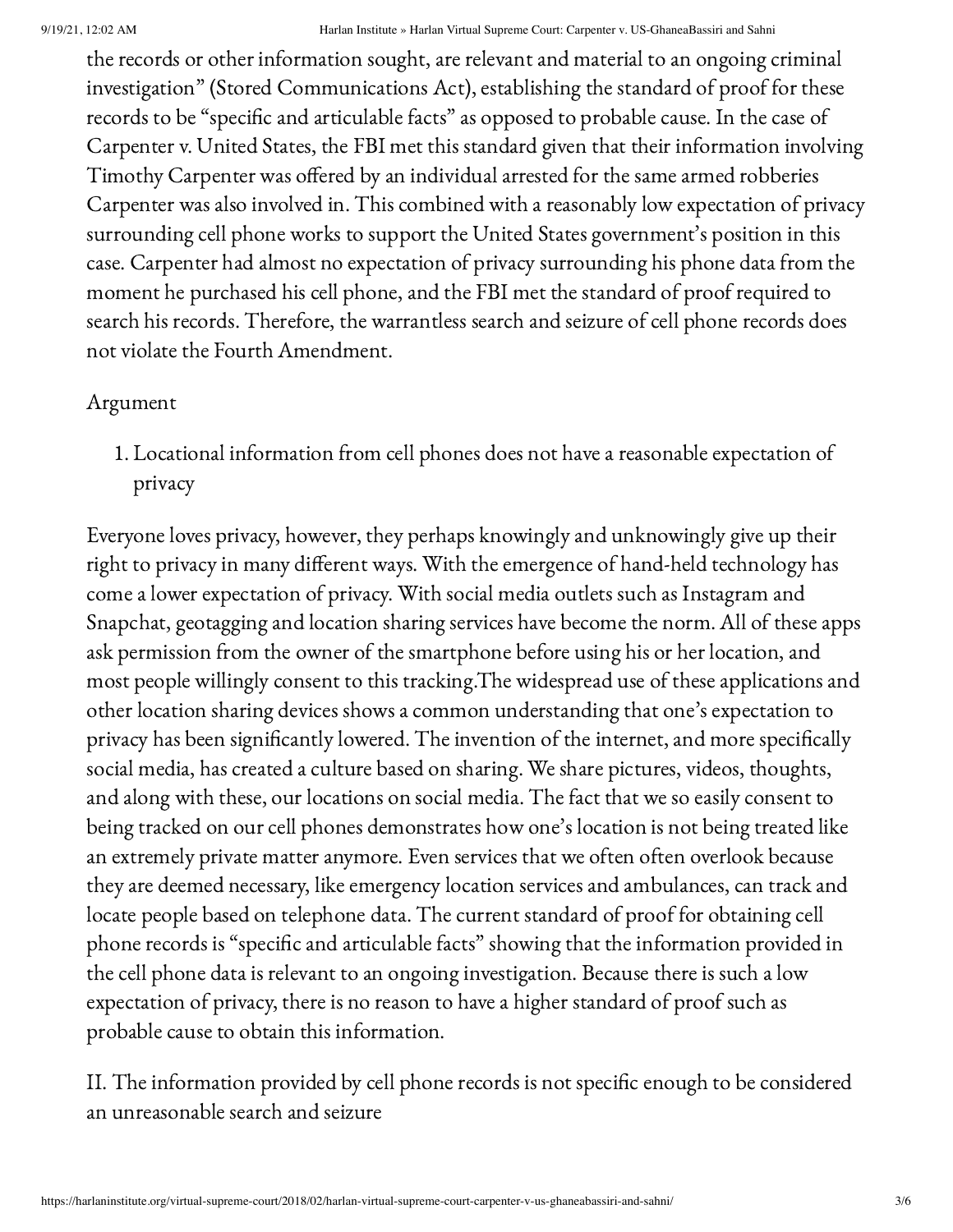The location services used by smartphones to track one's location work through a combination of wi-fi, cell site data, Bluetooth, and GPS technology. This combination of technology allows for more specific location information that is found in apps such as Snapchat or Find My Friends. Information from just cell site data alone, however, does not provide the same location specificity of a tracking app such as "Find My Friends". In the case of Carpenter v. U.S., the U.S. government gathered data from cell phone towers about the location of Carpenter in order to reveal any correlation between him and various armed robberies. United States v. Jones has already established that unwarranted 24/7 GPS tracking is a violation of Fourth Amendment rights. Cell phone records like the ones used in Carpenter v. United States do not contain the same specific location data that a GPS tracking device would provide. Cell phone records contain cell site information, which only shows the "pings" of a person's cell phone at the nearest cell tower. Cell site information by itself is specific enough to determine a person's actual location–in many circumstances the closest cell tower can be more than five miles away from the phone. Because cell site information is so general, even 911 wireless services rarely use cell site information to locate a cell phone call due to the fact that it is not useful for tracking a person. This data is simply a part of the necessary information cellular providers need to do their job.

In the Ex Parte Jackson ruling, the Supreme Court held that the government needed a search warrant to open letters and packages, but not to use the "outward form and weight" of those materials, including the name and address of the recipient". (733) The United States government, similarly looked at the "outward form and weight" of the location data that they were collecting and thus did not violate the Fourth Amendment. The government never read or listened to Carpenter's messages. Instead, the broad scope in which they gathered information about Carpenter was enough to convict him but not enough to violate his right to privacy.

There is an important distinction to be made between the information the government gathered versus accusatory claims that suggest that the government's actions were synonymous with GPS tracking. The United States government simply uncovered cell cite information rather than GPS tracking. GPS tracking would indeed easily be an invasion of privacy because it reveals too much about one's personal life. Cell cite information only revealed the general location of Carpenter and his in relation to the Radio Shacks that were robbed. None of this reveals the sort of personal information that would require a warrant.

We can look to the Fourth Amendment to understand our protections against searches, and unwarranted physical searches. We cannot, however, look back on the words from The Federalist Papers or the New York Ratification Debates and Proceedings and expect to find the answer to a question about the use of cellular devices. In the context of these writing,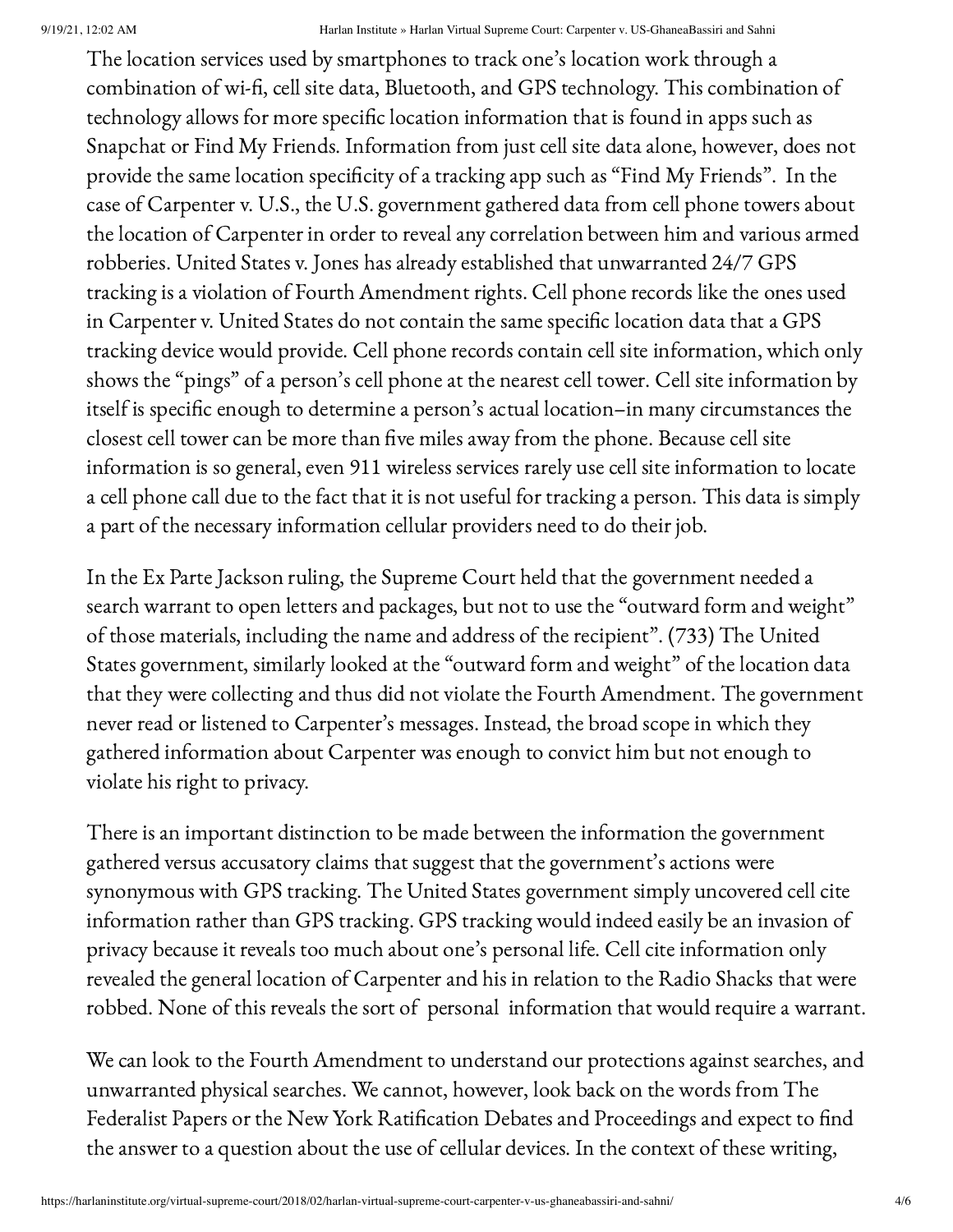#### 9/19/21, 12:02 AM Harlan Institute » Harlan Virtual Supreme Court: Carpenter v. US-GhaneaBassiri and Sahni

they cannot give us much guidance because the technological advances we are discussing now were not in the picture then. Rather than attempting to solve this debate with an originalist lens, it is vital that we instead examine past precedents in the context of the technology used to determine whether there was a reasonable expectation privacy.

In United States v. Miller, Mitch Miller, the defendant, was accused and convicted of the possession of equipment to distill alcohol and bootleg alcohol. As part of the investigation into Miller's guilt or innocence, the Bureau of Alcohol, Tobacco and Firearms subpoenaed Miller's bank records to find evidence of purchases of such equipment described above. Miller attempted to appeal his conviction on the premise of his Fourth Amendment rights being violated. He based his argument on the ruling of Katz v. United States, that said "we have . . . departed from the narrow view…[that]property interests control the right of the Government to search and seize" and that unreasonable search and seizures can occur when the government infringes on "the privacy upon which [a person] justifiably rely[s]". The Supreme Court, however, ruled in favor of the United States government, reasoning that Miller did not have a reasonable expectation of privacy because the information obtained were found in business records that involved a third party. The Court argued that there was no legitimate expectation of privacy in the contents of the bank records; checks are not private communications, they are means of conducting business and commercial transactions. In United States v. Miller began to establish that documentation given to third parties are no longer private matters, which would later be reinforced in Smith v. Maryland. This precedent is relevant to the case of Carpenter v. U.S. because cell site records function like business records in that they are voluntarily shared with a third party, the cell provider.

In the case of Smith v. Maryland, the government used phone call records to solve a case. After Michael Lee Smith robbed a woman, he began to make threatening phone calls to her, and even drove by her house once. They then got in contact with the phone company to receive data about the various numbers the suspect dialed on his own phone. After seeing the numbers Smith dialed, they were able to conclude that he was indeed the man harassing the victim, he was arrested and convicted. Smith believed the use of phone records was a violation of his Fourth Amendment rights, but the Supreme Court ruled against him, saying the reasonable expectation of privacy does not apply to phone call records. Phone numbers are recorded and used in the regular conduct of a phone company's business, and they are voluntarily shared with third parties. Therefore, the court ruled that telephone numbers given to third parties are not protected by the Fourth Amendment. The Supreme Court explained their ruling, saying, "Although [the caller's] conduct may have been calculated to keep the contents of his conversation private, his conduct was not and could not have been calculated to preserve the privacy of the number he dialed". This same reasoning applies to the use of cell site data. It is information necessary for telephone